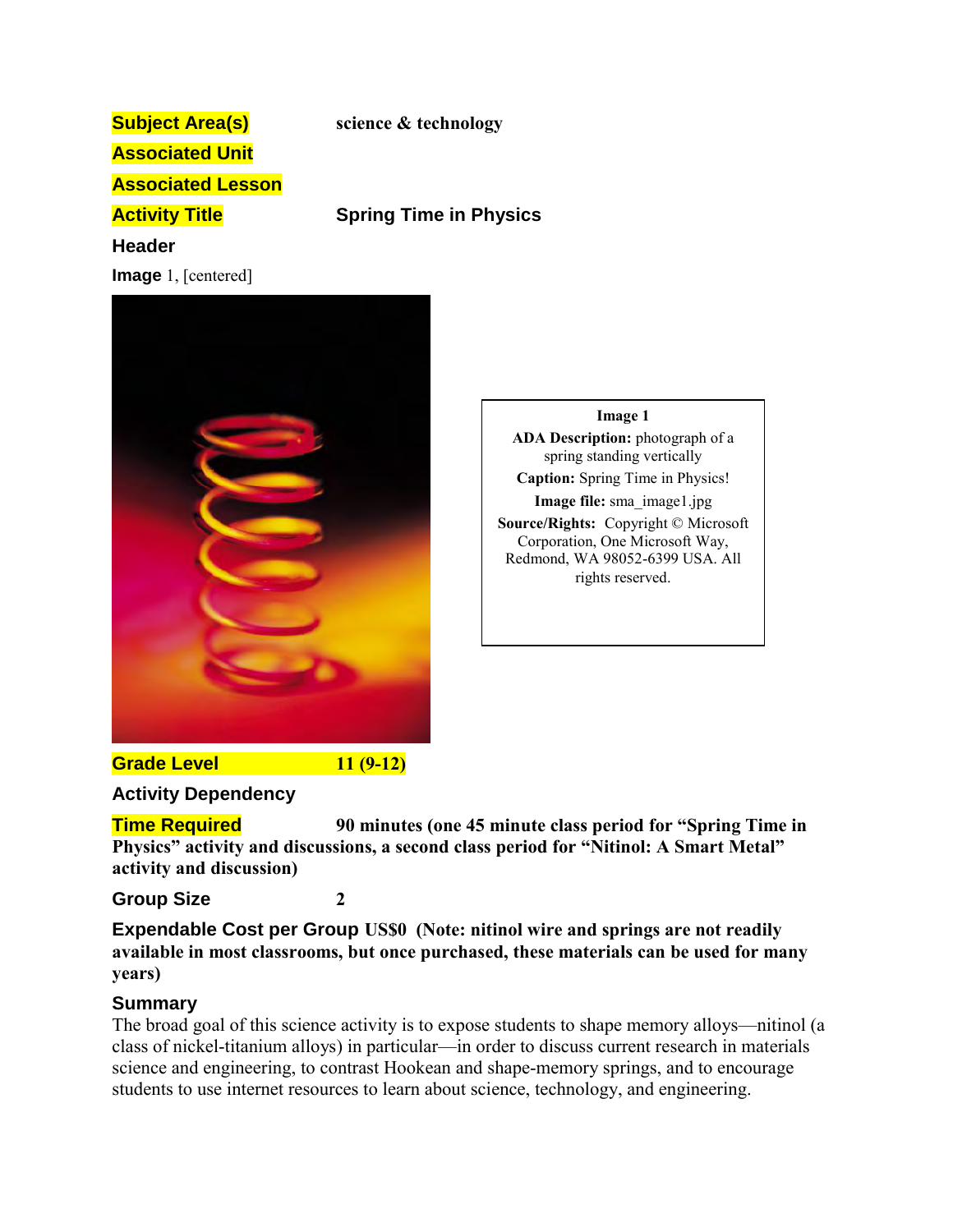## **Engineering Connection**

Engineers rely on springs to store energy, produce and damp vibrations, maintain spacing, soften impacts, and cause objects to recoil. The large assortment of shapes, sizes, and functions speaks clearly to the importance of the spring in daily life. In order to make effective use of springs, one must understand the relationship between force and displacement—Hooke's Force Law. Surprisingly, many phenomena that seem unrelated to the mass-spring system can be described by Hooke's Law, or a slight modification of it.

Lately, springs have even benefitted from atomic modifications. Surprising physical phenomena occur at the nanoscale, and engineers have begun to use nanotechnology to address macroscale problems. Shape memory alloys (considered by some to be a nanotechnology) have properties that can be exploited to improve medical and orthodontic standards of care among numerous other practical applications. Shape memory alloys are also studied by NASA in advanced aerospace application like morphing wings and adaptive engine chevrons to reduce jet take-off noise while maintaining in-flight performance.

Engineers are continuing to find uses for this relatively new class of "smart materials".

## **Engineering Category** = **#1**

## **Keywords**

Hooke's Law, nitinol, shape memory alloy, spring, spring constant

### **Educational Standards**

- ITEEA, Standard 14, Grades 9-12, K. Medical technologies include prevention and rehabilitation, vaccines and pharmaceuticals, medical and surgical procedures, genetic engineering, and the systems within which health is protected and maintained.
- Texas Essential Knowledge and Skills (TEKS) §112.39. Physics, (c) (2) (F) "Scientific processes. …The student is expected to… demonstrate the use of course apparatus, equipment, techniques, and procedures, including… hot plates, …Celsius thermometers, …"

### **Pre-Requisite Knowledge**

Introduction to the concept of "force". Basic knowledge of the atomic nature of solids.

### **Learning Objectives**

After this activity, students should be able to:

- Observe shape memory alloy transition from deformed to "trained" state
- Describe shape memory alloy's molecular structure
- Draw simplified models of shape memory alloy structure
- Discuss (potential) applications for shape memory alloys
- Understand basic differences between springs that obey Hooke's Law and springs made from shape memory alloys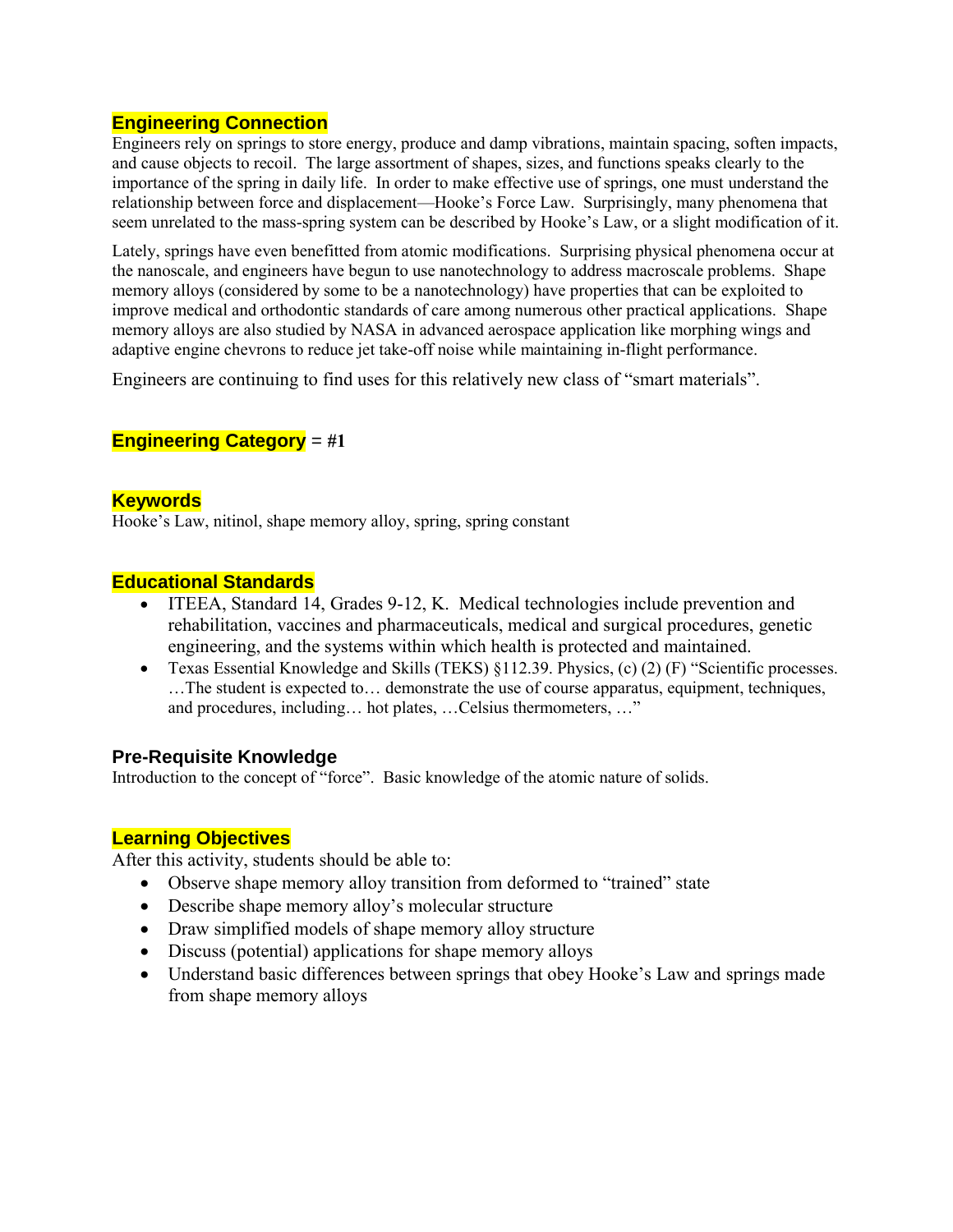## **Materials List**

*Activity One* 

Each group of two needs:

- Ring stand (preferably a rugged model with large, heavy rectangular support base and 12.5mm diameter, 600mm long rod  $(\frac{1}{2}$ " x 24"))
- Two clamps for ring stand
- Set of metric hanging masses (exact values should be sufficient to cause observable extension of the springs but not to over stretch them)
- Metric ruler
- Three regular expansion springs with different spring constant values
- Nitinol expansion spring
- Large beaker (large enough to completely submerge nitinol spring with mass attached; ~1500mL beaker)
- Water (enough to completely submerge nitinol spring with mass attached)
- Small S hook
- Thermometer
- Hot plate (or Bunsen burner with ring stand and ring support)
- Tweezers

Each student needs:

- Eye protection (goggles or safety glasses)
- "Spring Time in Physics" worksheet
- (optional: a graphing calculator may be used to plot data and get best-fit lines) Note: nitinol expansion springs can be purchased online from Images Scientific Instruments; as of April 2012, they sell "Nitinol Expansion Spring" for \$16.95. Once purchased, the wire can be reused with many classes. (Link to product page:

<http://www.imagesco.com/catalog/nitinol/index.html>; spring is about halfway down the page just after the butterfly).

Note: Instructor should check the transition temperature for the particular nitinol springs—the specific ratio of nickel to titanium used will alter the phase-change point

#### *Activity Two*

Each group of two needs:

- Nitinol wire (roughly 10cm long; initially crumpled, but "trained" to resume a different shape)
- Thermometer
- Ring stand with clamp
- Hot plate (or Bunsen burner with ring stand and ring support)
- $\bullet$  Water (150-200mL)
- Beaker (250mL or larger)
- Tweezers
- Each student needs:
	- Eye protection (goggles or safety glasses)
	- "Nitinol: A Smart Metal" worksheet

Note: nitinol wire can be purchased from Edmund Scientific; as of December 2011, they sell "Wire with a Memory" in 7.62cm (3 inch) lengths, two wires per pack; each pack is \$9.00. Once purchased, the wire can be reused with many classes. (Link to product page: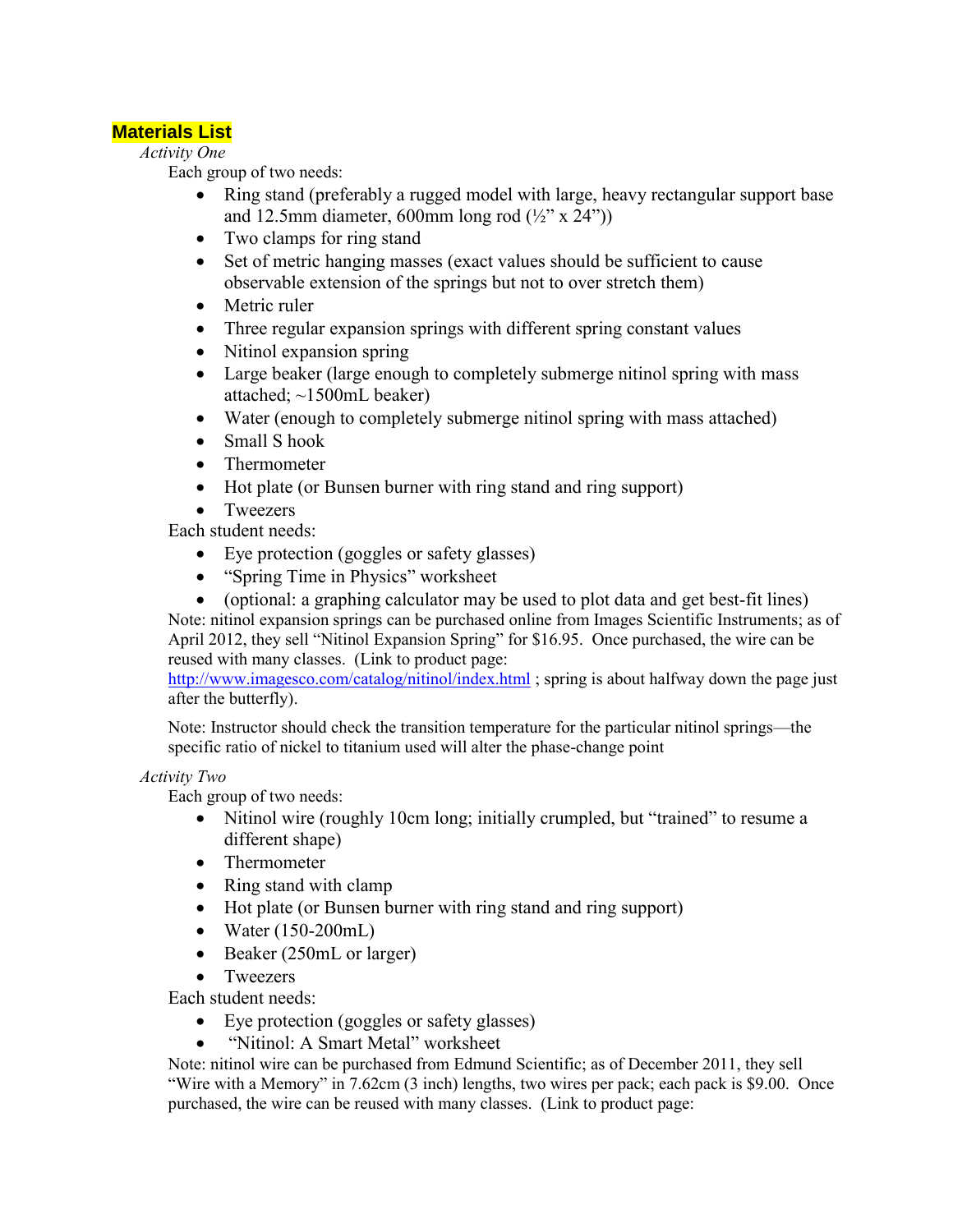[http://www.scientificsonline.com/wire-with-a-memory.html?&cm\\_mmc=Mercent-\\_-Google-\\_-](http://www.scientificsonline.com/wire-with-a-memory.html?&cm_mmc=Mercent-_-Google-_-NULL-_-3037308&mr:trackingCode=B06D1735-DB81-DE11-8C0A-000423C27502&mr:referralID=NA) [NULL-\\_-3037308&mr:trackingCode=B06D1735-DB81-DE11-8C0A-](http://www.scientificsonline.com/wire-with-a-memory.html?&cm_mmc=Mercent-_-Google-_-NULL-_-3037308&mr:trackingCode=B06D1735-DB81-DE11-8C0A-000423C27502&mr:referralID=NA)[000423C27502&mr:referralID=NA](http://www.scientificsonline.com/wire-with-a-memory.html?&cm_mmc=Mercent-_-Google-_-NULL-_-3037308&mr:trackingCode=B06D1735-DB81-DE11-8C0A-000423C27502&mr:referralID=NA) )

## **Introduction / Motivation**

When we think of springs, the coiled helical variety is often the first to "spring" to mind. This discussion and activity will also focus on that type of spring, but it is important to remember that springs come in a wide variety of shapes and are used in an even wider array of applications.

We are familiar with the helical tension (or expansion) springs in grocery store and luggage scales and helical compression springs used in pogo sticks and writing instruments (mechanical pencils and retractable pens). We may be less familiar with spiral torsion springs used in analog clocks and watches or the flat leaf spring used in vehicle suspensions and some switches. And some "machined" springs may totally alien are important for the isolation of optical benches on the Airborne Laser and the load isolation system on a cargo transportation container used on Space Shuttle/Space Station. Springs are also hidden in the space-shuttle docking collar on the Mir Space Station.

Image 2a and 2b [centered]

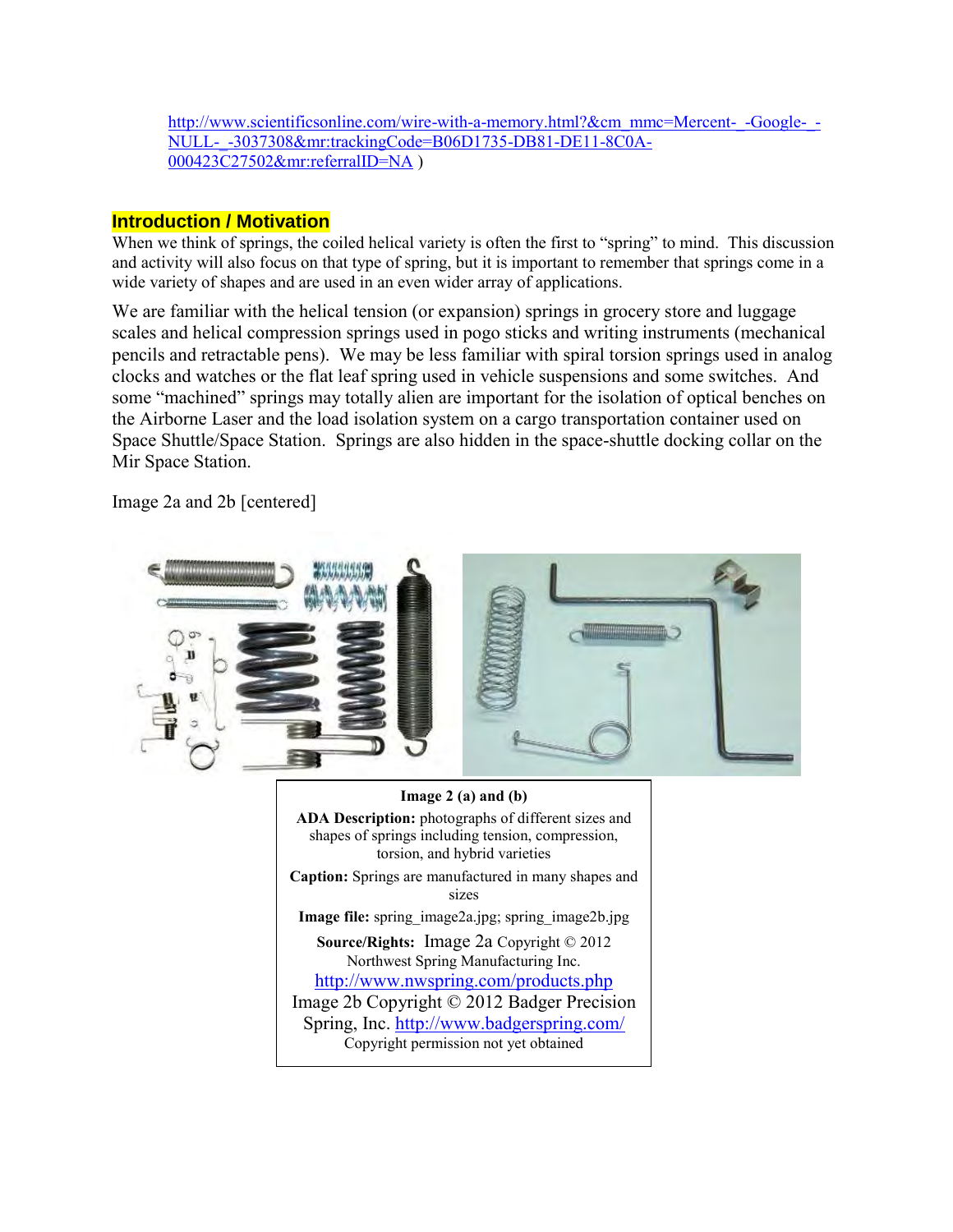Image 3a and 3b [centered]



**Image 3 (a) and (b)**

**ADA Description:** photographs of (a) watch hairspring and (b) an assortment of machined springs for load and vibration isolation

**Caption:** Springs are manufactured in many shapes and sizes

**Image file:** spring\_image3a.jpg; spring\_image3b.jpg

**Source/Rights:** Image 3a Copyright © 8-29-2003 by ei8htohms<http://www.tp178.com/jd/watch-school/6/article.html> Image 3b Copyright © 2012 Taylor Devices<http://www.taylordevices.com/machined-springs.html> Copyright permission not yet obtained

We know intuitively (and perhaps from experience in opening a "clicky" pen) that if a spring is stretched beyond its limits, it will be bent out of shape and become permanently elongated. With that in mind consider this clip:

<http://www.youtube.com/watch?v=Mh31B4Ryn9U&feature=fvwrel>

Is this science fiction? A computer generated effect? Clever camera work? Let's examine conventional springs and return to this idea later. It's spring-time in Physics class!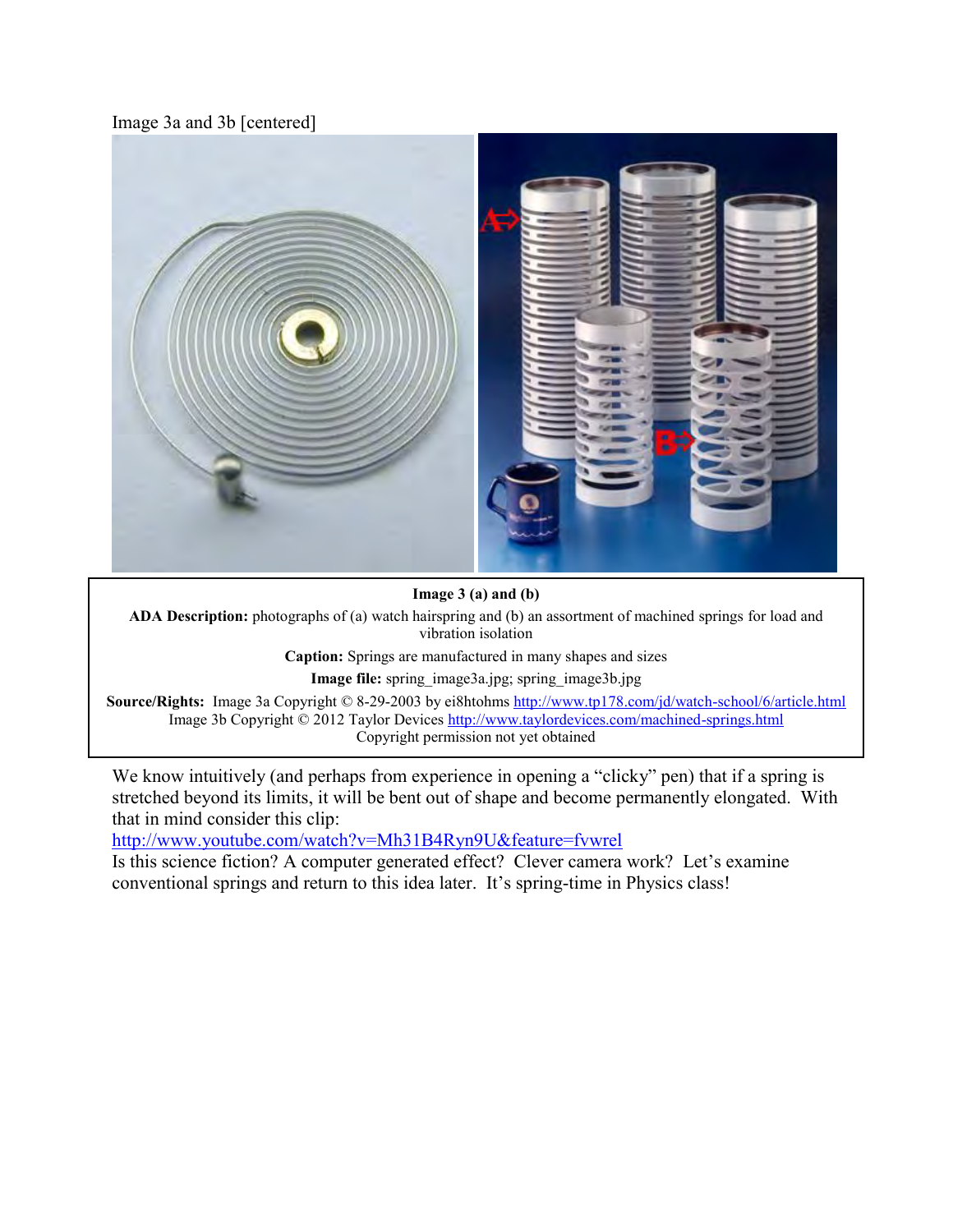| <b>Word</b>           | <b>Definition</b>                                                                               |  |  |  |  |
|-----------------------|-------------------------------------------------------------------------------------------------|--|--|--|--|
| alloy                 | A homogeneous material that is a mixture of a metal and one or more other chemical              |  |  |  |  |
|                       | species (not necessarily metallic), wherein the atoms of one or more species either             |  |  |  |  |
|                       | occupy interstitial spaces or replace atoms of the other                                        |  |  |  |  |
| elastic               | Returning to or capable of returning to an initial form or state after deformation.             |  |  |  |  |
| medical<br>technology | "Prevention and rehabilitation, vaccines and pharmaceuticals, medical and surgical              |  |  |  |  |
|                       | procedures, genetic engineering, and the systems within which health is protected               |  |  |  |  |
|                       | and maintained" (ITEEA, Standard 14, Grades 9-12, K).                                           |  |  |  |  |
| nanotechnology        | Construction and manipulation of devices, materials, or features that are 1 to 100              |  |  |  |  |
|                       | nanometers $(10^{-9}$ to $10^{-5}$ meters) in length (note: nanotechnology is a new and diverse |  |  |  |  |
|                       | research area; a more precise definition is still being formed by researchers)                  |  |  |  |  |
| shape memory          | An alloys that is able to return to a cold-forged shape from a deformed state after             |  |  |  |  |
| alloys                | being heated or stressed.                                                                       |  |  |  |  |
| spring                | An elastic device that retains its original shape after being extended or compressed            |  |  |  |  |
|                       | and can be used to store energy                                                                 |  |  |  |  |

## **Vocabulary / Definitions**

## **Procedure**

### **Background**

- 1. Though springs come in a variety of shapes, attention will only be given to the coiled helical spring in this discussion and activity
- 2. A spring, by definition, is a device that returns to its original shape after extension or compression and can be used to store energy.
- 3. According to Wikipedia http://en.wikipedia.org/wiki/Spring (device)
	- a. "Springs can be classified depending on how the load force is applied to them:
		- i. "Tension/Extension spring the spring is designed to operate with a tension load, so the spring stretches as the load is applied to it.
		- ii. "Compression spring is designed to operate with a compression load, so the spring gets shorter as the load is applied to it.
		- iii. "Torsion spring unlike the above types in which the load is an axial force, the load applied to a torsion spring is a torque or twisting force, and the end of the spring rotates through an angle as the load is applied.
		- iv. "Constant spring supported load will remain the same throughout deflection cycle
		- v. "Variable spring resistance of the coil to load varies during compression
	- b. "They can also be classified based on their shape:
		- i. "Coil spring this type is made of a coil or helix of wire
		- ii. "Flat spring this type is made of a flat or conical shaped piece of metal.
		- iii. "Machined spring this type of spring is manufactured by machining bar stock with a lathe and/or milling operation rather than coiling wire. Since it is machined, the spring may incorporate features in addition to the elastic element. Machined springs can be made in the typical load cases of compression/extension, torsion, etc."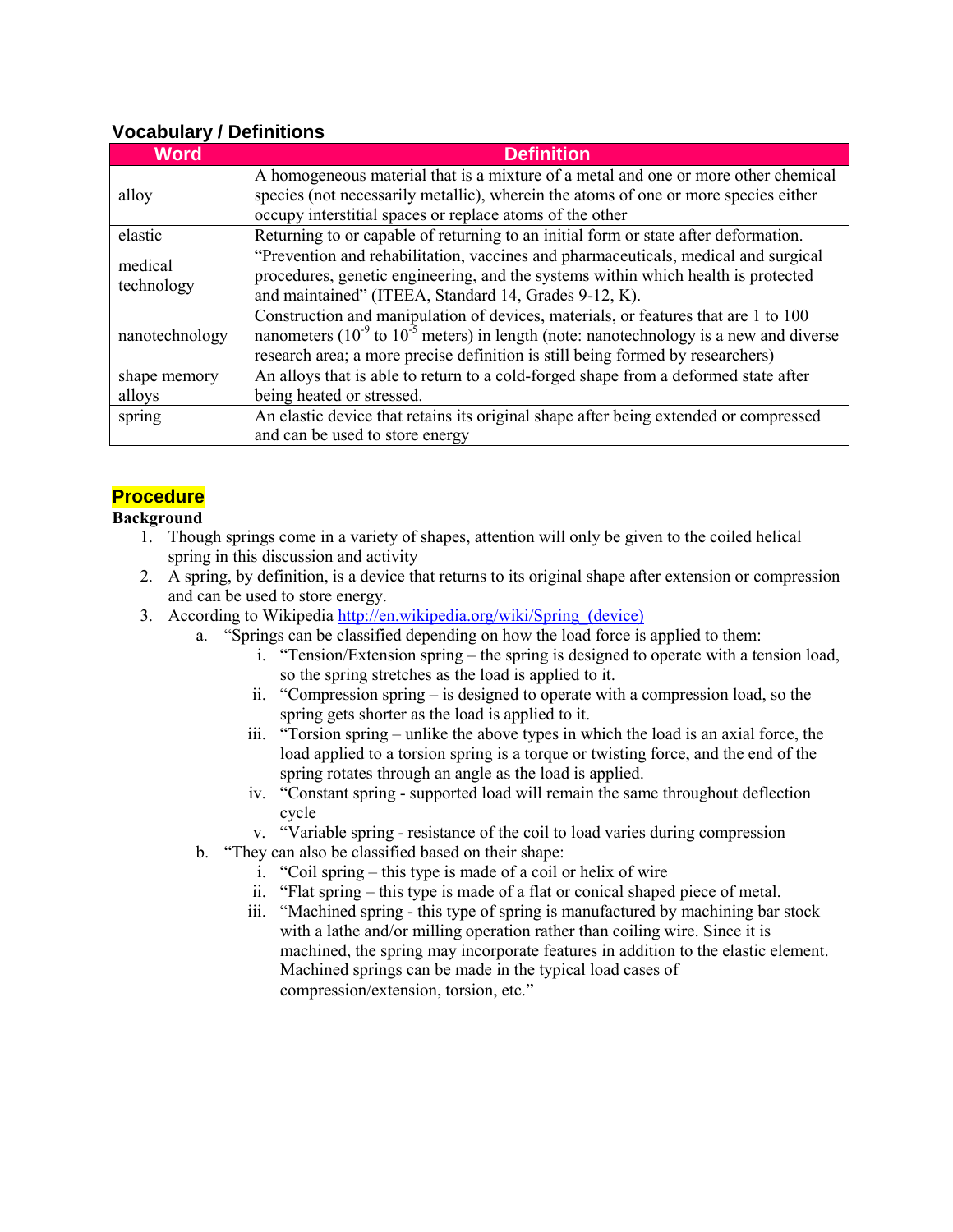#### Image 4 [centered]



- 4. Robert Hooke, a contemporary and rival of Isaac Newton, published the first important book of observation using a microscope. He also coined the biological term "cell", when the appearance of thin cork slices reminded him of the small monastic quarters of the same name.
- 5. Hooke also identified a force-displacement relationship for mass-spring systems, which has been extended to many other situations. Many physical systems exhibit similar behavior to masses on springs and can be modeled (as a first approximation) by Hooke's Law.
	- a. atoms displaced from equilibrium positions in a molecule or lattice are subjected to a spring-like restoring force proportional to their displacement from equilibrium
	- b. beams loaded with a mass will be deflected by an amount proportional to the load
	- c. twisted rods feel a restoring force proportional to the angular displacement (twist)
- 6. To derive Hooke's Force Law, consider a spring oriented horizontally and attached at one end to a wall and to a mass resting on a frictionless surface at the other.
	- a. the location of the mass when the spring is neither stretched nor compressed is the "equilibrium position"; there is no force on the spring to maintain its length and the mass is not accelerating, so the force on the mass the zero here
	- b. if the mass is pulled so that the spring is stretched, the force of the spring on the mass is opposite in direction to this pull—back toward the equilibrium position; the same is true is the mass is push to compress the spring: the mass will feel a force from the spring opposite to the push—toward the equilibrium position
	- **c. thus, the force of the spring on the mass is always directed toward the equilibrium position;** this force is often called a "restoring force" because it acts to return the system to equilibrium
	- d. Robert Hooke made three important observations of this mass-spring system
		- i. **the force needed to move the mass** *m* **is directly proportional to the displacement** *x* **from equilibrium**—when plotted this gives a straight line
		- ii. because there is no force at the equilibrium position, the line passes through the origin (x=0 at equilibrium); the spring (as long as it is not over stretched) follows the same line as the applied force is increased and decreased (there is no hysteresis)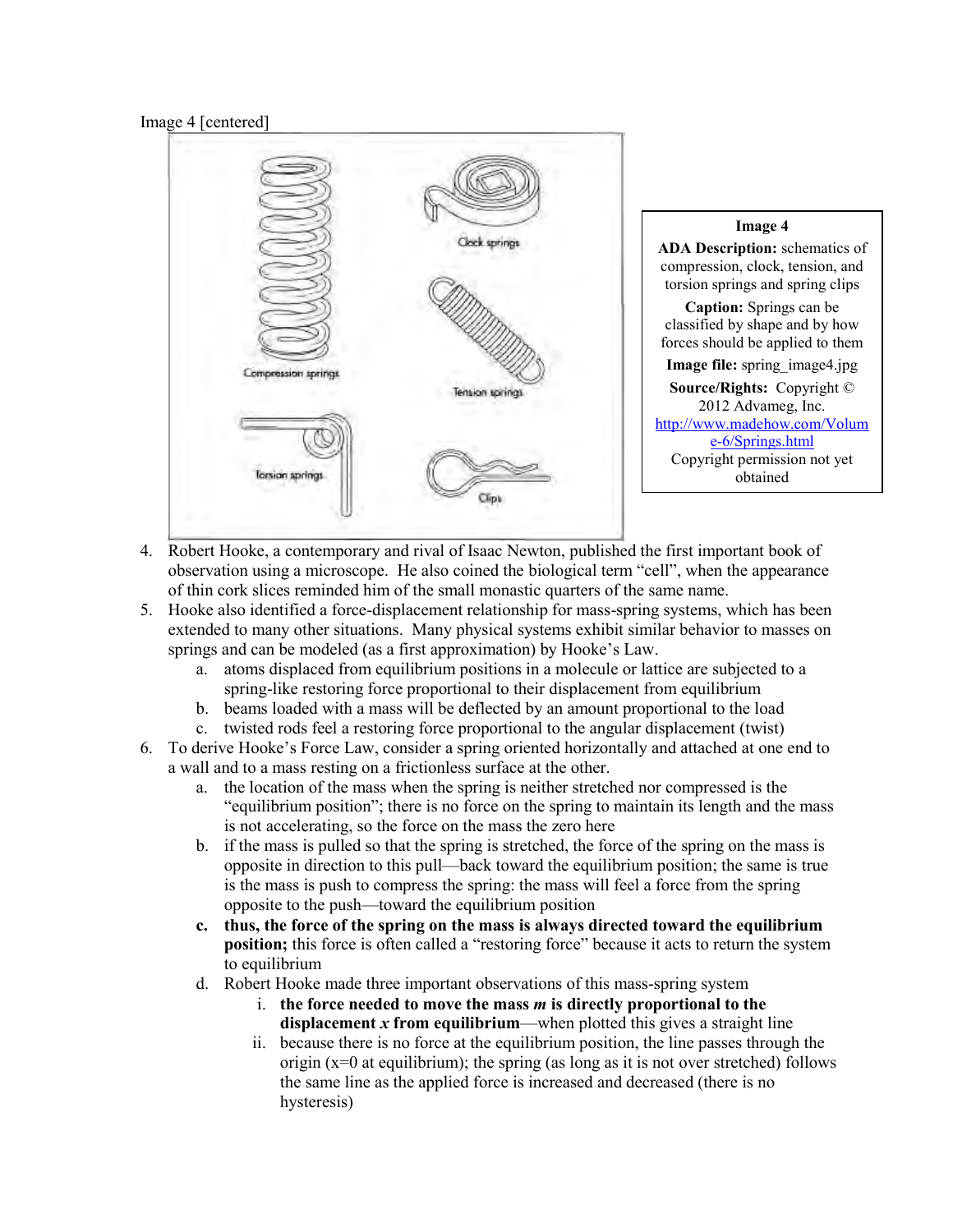#### **iii. the force on the mass to hold it at a given location is independent of the mass—it depends only on the particular spring being used**

- **e.** These observation can be represented by  $F_{\text{applied}} = kx$ , where k is a proportionality constant called the "spring constant"
	- **i.** k is a scalar
	- **ii.** k is expressed in Newtons per meter, using SI units
- **f.** We are generally interested in the force of the spring on the mass, however, so **Hooke's Force Law is written**  $\mathbf{F}_{\text{spring}} = -k\mathbf{x}$  **(note:**  $\mathbf{F}_{\text{spring}}$  **is in the opposite direction as**  $\mathbf{F}_{\text{applied}}$ **)**
- **g.** If the mass is displaced from equilibrium and released, Newton's second law should be applied, so  $F_{spring}$ =ma or, substituting the expression above for force, -kx =ma
- **h.** Recalling that accelerating is the time-rate of change of the time-rate of change of position, one can describe the motion of the mass by the ordinary differential equation

$$
-kx = m\frac{d^2x}{dt^2}
$$
 or equivalently  $\theta = \frac{d^2x}{dt^2} + \frac{k}{m}x$ 

- **i.** It can be shown that the solution to this equation is  $x(t)=A \cos(\omega t+\varphi)$ , where A and  $\omega$  are positive and the values of A,  $\omega$ , and  $\varphi$  are constants determined from the boundary conditions
- 7. Traditional metal springs have an elastic limit and displacements beyond this point will permanently deform the spring. Springs made from a (relatively) new class of alloys, shape memory alloys, can be stretched to straightness and returned to the original shape with application of heat—no forms or mandrels are necessary to re-coil the spring
- 8. Shape memory alloys are known by many names: SMA, smart metal, memory metal, memory alloy, muscle wire, smart alloy. These descriptive names refer to the unique property of these alloys to return to a cold-forged shape from a deformed state after being heated or stressed.
- 9. The SMA "memory" is the result of a solid-solid phase change process, which is analogous to the more familiar phase change processes of melting, freezing, sublimating, and depositing. Molecules in the solid move from one lattice configuration to another with application of heat or electrical current
- 10. These materials hold promise to replace conventional hydraulic- and pneumatic-based actuators because SMAs have superior power-to-weight ratios.
- 11. Ferromagnetic memory alloys and shape memory polymers have also been developed that exhibit shape memory properties under application of strong magnetic fields or without use of metals, respectively.
- 12. Emerging technology that uses shape memory alloys is appearing across many fields: aircraft, dentistry, medicine, optometry, orthopedic surgery, piping, and robotics
- 13. SMAs are also used to make stents, a medical technology used to prevent stenosis (or narrowing) of vasculature in the body—especially in arteries. (ITEEA, Standard 14, Grades 9-12, K. Medical technologies include prevention and rehabilitation, vaccines and pharmaceuticals, medical and surgical procedures, genetic engineering, and the systems within which health is protected and maintained.) Since they want to return to their trained shape, nitinol stents tend to remain flush against the vessel wall. This is a major advantage over conventional stents which require a balloon to press the stent against the inside of the vessel.
- 14. A video of a nitinol stent deployment is available at <http://www.youtube.com/watch?v=D8bx99ZA-eU&feature=related>. The first part of the clip talks about problems on balloon inflated stents, but at 1:36 the topic changes to a discussion of the Stentys nitinol stent. Unfortunately the video uses a lot of medical jargon, but the key ideas about the technology can be grasped.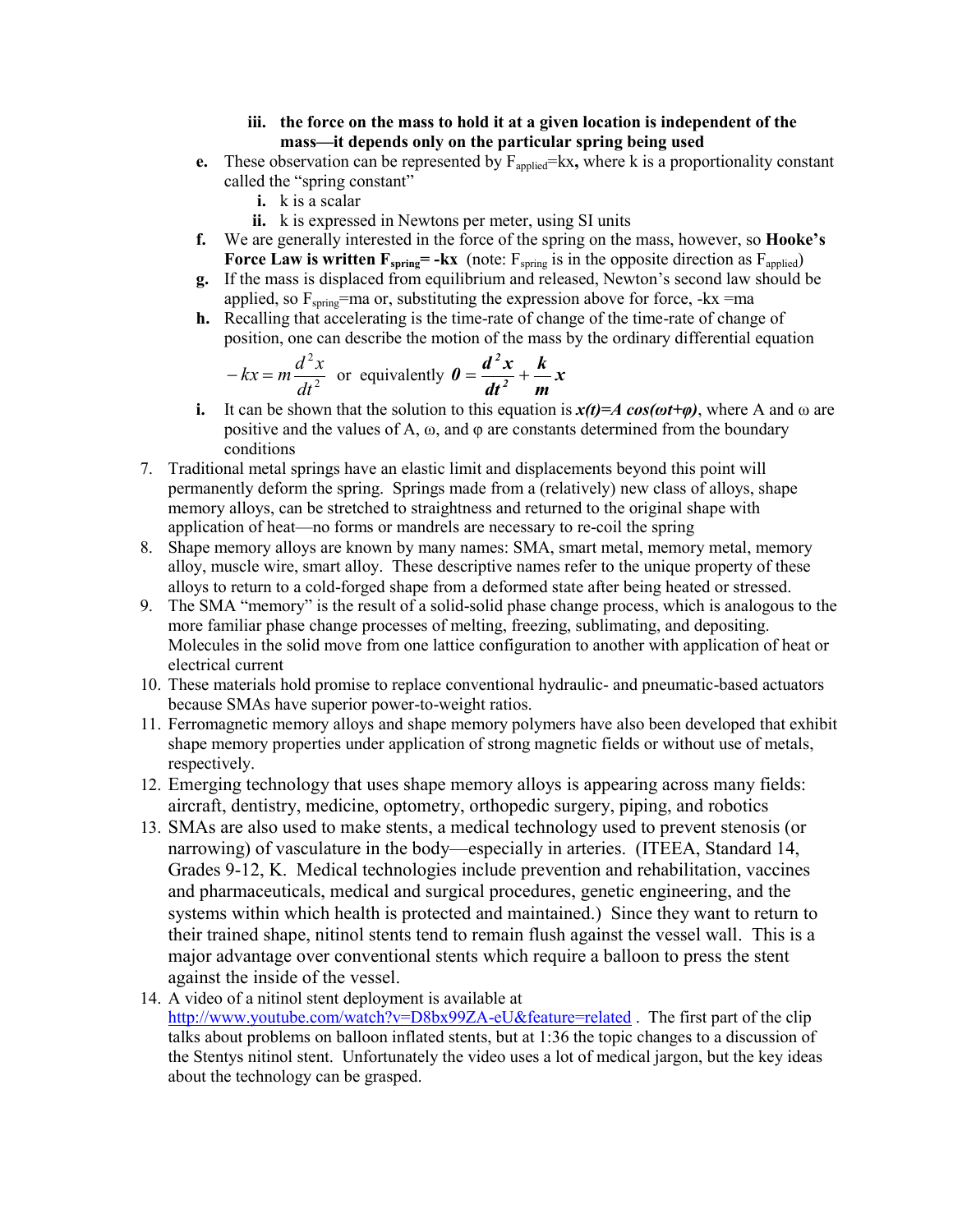Image 5 [centered]



#### **Image 5**

**ADA Description:** photograph of a nitinol stent being pulled from the sheathing catheter

**Caption:** Self-expanding stents can be packed into small diameter catheters; as the catheter is retracted, the body's temperature will be sufficient to expand the stent

**Image file:**  spring\_image5.jpg **Source/Rights:** Copyright © 2012 Nitinol Devices & Components Inc. [http://openlearn.open.ac.uk](http://openlearn.open.ac.uk/mod/oucontent/view.php?id=397861§ion=10.9.1) [/mod/oucontent/view.php?i](http://openlearn.open.ac.uk/mod/oucontent/view.php?id=397861§ion=10.9.1)  $d=397861$ &section=10.9.1 Copyright permission not yet obtained

#### Image 6 [centered]



#### **Image 6**

**ADA Description:** schematic of the Cook® Zilver® Vena™ Venous Self Expanding Stent deployed in the common iliac vein **Caption:** Self-expanding nitinol stents can easily conform to the geometry where they are inserted **Image file:** spring\_image6.jpg **Source/Rights:** Copyright © 2012 Cook Medical (a part of Obex.) <http://www.obex.co.nz/Product/Index/590> Copyright permission not yet obtained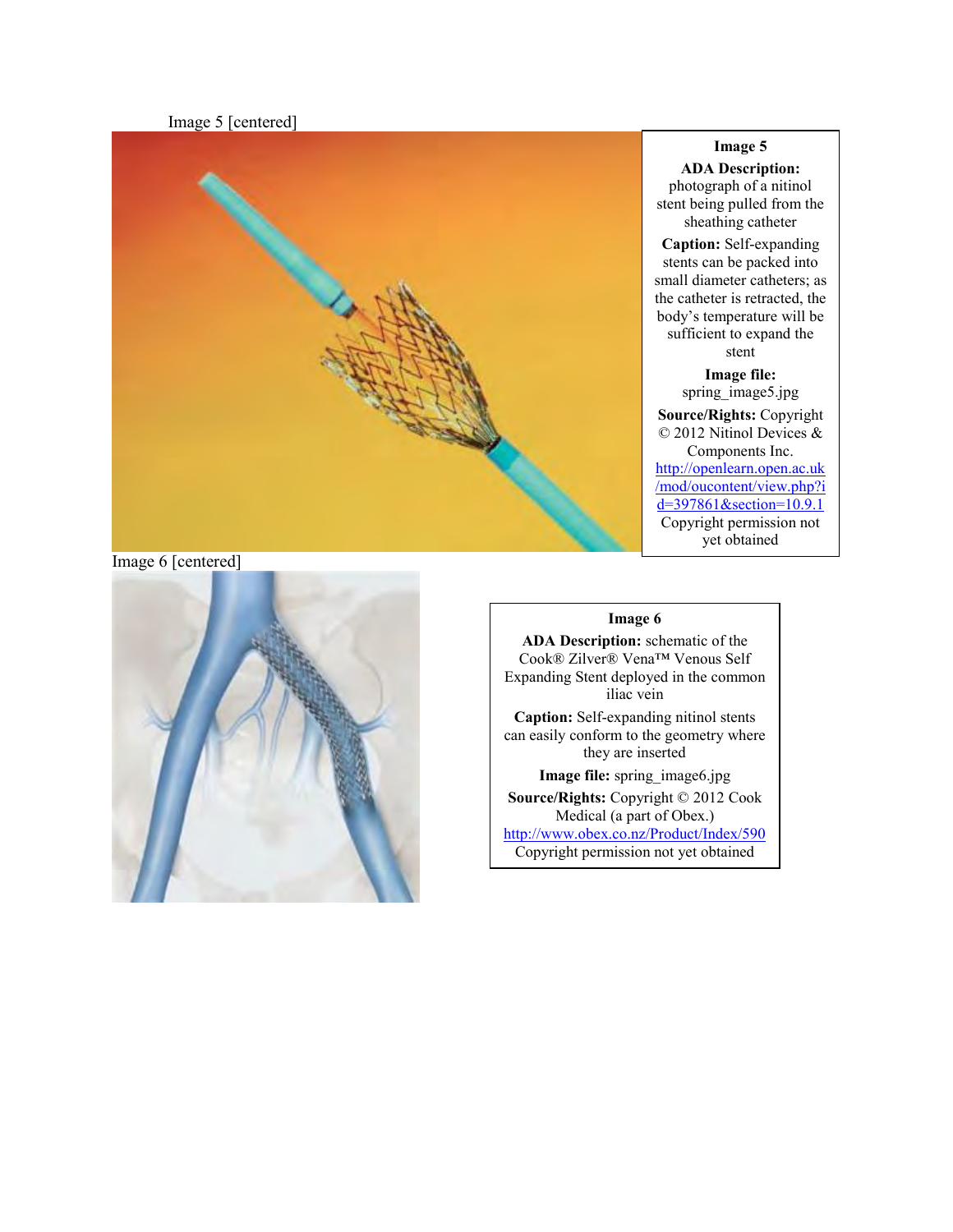- 15. Because of the crucial importance that nanosized features have on SMA functionality, some researchers classify SMAs as a nanotechnology. Nanotechnology, however, is a very diverse field and a single definition (that satisfies all researchers who claim to be nanotechnologists) is yet to be found. Nevertheless, we can consider nanotechnology to refer to construction and manipulation of devices, materials, or features that are 1 to 100 nanometers  $(10^{-9}$  to  $10^{-5}$  meters) in length.
- 16. Though more frequently encountered in materials science and electrical engineering research laboratories, nanotechnology can be found in everyday life. Some familiar products that may contain nanoparticles are:
	- car paints (particles enhance shine, water repellence, and durability)
	- sunscreen and make-up (particles better reflect damaging light)
	- hair-styling flat-irons (particles give greater smoothness, more even heat distribution and durability)
	- golf balls (particles reduce spin, thus straightening the flight path)
	- cancer treatment (particles eliminate tumors without traditional radiation)
- 17. Companies are rushing to bring even more products to the marketplace. Nanotechnology is helpful in medicine, where doctors are hoping that the effectiveness of pharmaceuticals and the sensitivity of sensors can be increased. (Nano-sized wires and circuits will further reduce the size of electronic devices and improve digital displays. Stronger and lighter materials are being developed by examining their nano-scale structure. The applications of using these very small materials are presently being explored tremendously, from electronics, medicine, energy efficiency, material science and so much more, with the basic purpose of improving our lives, improving what devices and technology that now exist.

#### **Before the Activity**

Gather materials, pair students for the activity, and distribute materials and handouts

### **With the Students**

*Day One* 

- 1. Present Introduction/Motivation material outlined in the section above
- 2. Introduce students to Hooke's Force Law
- 3. Instruct the students how to use the hot plate safely and how to read the thermometer (Texas Essential Knowledge and Skills (TEKS) §112.39. Physics,… (c) (2) (F) "Scientific processes. …The student is expected to… demonstrate the use of course apparatus, equipment, techniques, and procedures, including… hot plates, …Celsius thermometers, …)
- 4. Students follow the steps listed on the "Spring Time in Physics" handout
	- a. Students hang the "S" hook from the clamp on the ring stand
	- b. Hang the regular springs and nitinol spring from the hook and measure expansion after adding masses
		- i. expansion only has to be large enough to be measured
		- ii. advise to students to be careful and not overload the springs
		- iii. make sure students measure elongation consistently
	- c. Again hang the nitinol spring from the "S" hook, this time dangling spring over beaker resting on heat source, making sure there is sufficient space between the bottom of the spring and beaker to allow for masses and spring expansion
	- d. Fill beaker with water to completely cover spring
	- e. Attach thermometer to ring stand, turn on heat, and monitor temperature
	- f. When water has exceeded the transition temperature by  $\sim 10^{\circ}$ C, measure the new spring length
	- g. Using tweezers remove spring, attach masses, and replace spring on the hook
	- h. Wait about two minutes and measure the elongation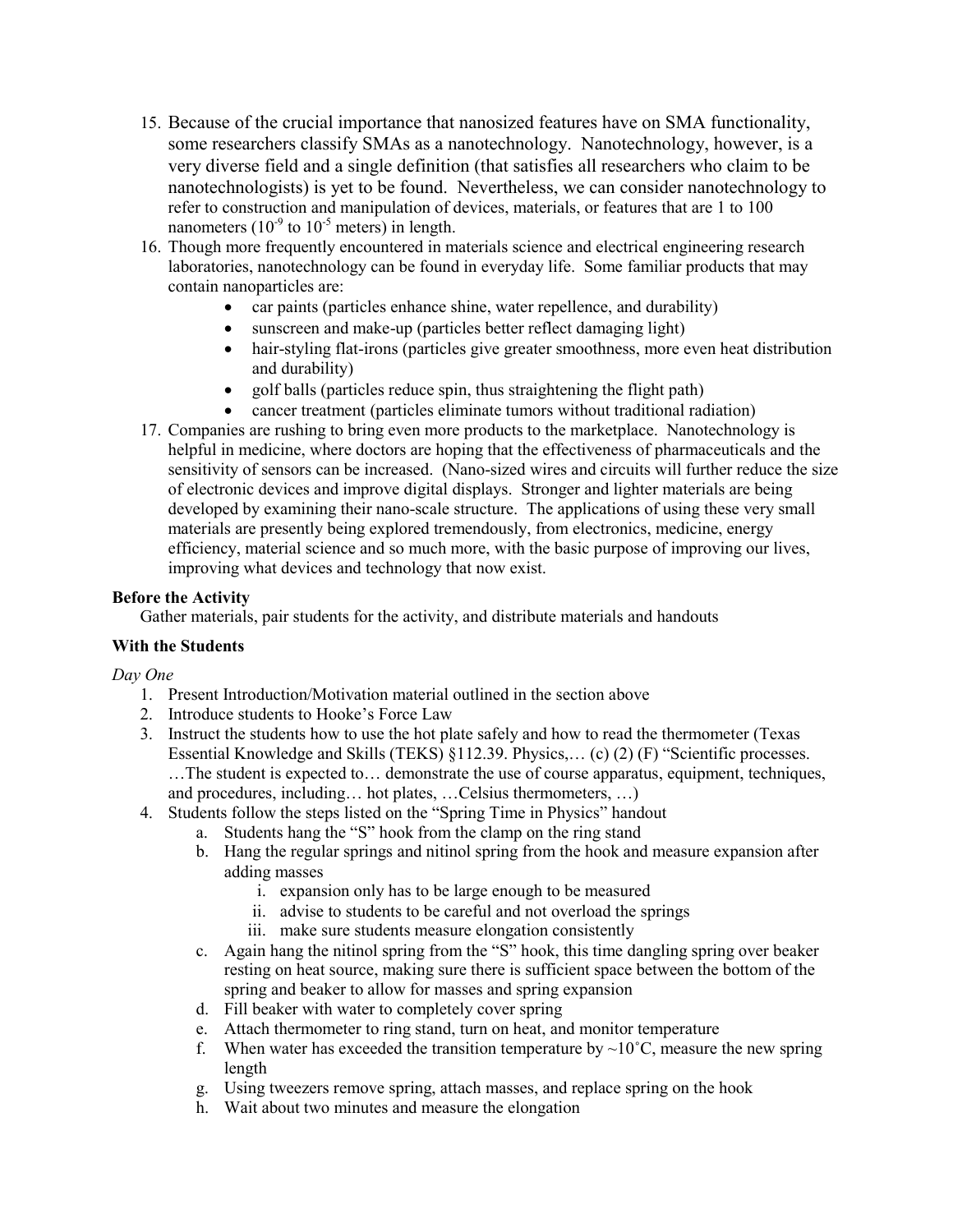- i. Repeat steps (g) and (h) above with different masses
- j. When finished measuring heated nitinol spring, turn off heat source, wait for water to cool before cleaning up (or use gloves/mitts)
- k. Complete the "Spring Time in Physics" handout as time permits, finish as homework

### *Day Two*

- 1. Recap lesson from *Day One*
	- a. Call attention to nitinol spring shortening in hot water
	- b. Inform students they will get a chance to investigate nitinol further
	- c. Ask students whether they have heard of shape memory alloys
- 2. Instruct the students how to use the hot plate safely and how to read the thermometer (Texas Essential Knowledge and Skills (TEKS) §112.39. Physics,… (c) (2) (F) "Scientific processes. …The student is expected to… demonstrate the use of course apparatus, equipment, techniques, and procedures, including… hot plates, …Celsius thermometers, …)
- 3. Students follow the steps listed on the "Nitinol: A Smart Metal" handout
	- a. Students fill their beakers with water
	- b. Students allow water to heat on a hot plate until water reaches roughly 50-90˚C (this temperature depends on the specific alloy of nitinol used)
	- c. Students turn off heating on hot pate (to ensure water does not boil)
	- d. Students dip the nitinol wire in hot water
	- e. Students observe and record the results
	- f. Students may allow wire to cool, crumple it, and repeat steps a through e
- 4. Students put away materials
- 5. Class discusses observations
- 6. Instructor shares information about how the transition is achieved molecularly
	- a. discussion of alloys—ask students what an alloy is, for some examples of alloys, and what the purpose of alloying is
		- i. alloy definition
			- 1. draw interstitial alloy:
			- 2. draw substitutional alloy:

#### **Image** 7, [left justified]



#### **Image 7**

**ADA Description:** a schematic showing a regular array of large circles with smaller circles distributed unevenly in the gaps

**Caption:** An interstitial alloy is one in which atoms of a second element are incorporated by filling in between atoms of the first element

#### **Image file:** spring\_image7.png

**Source/Rights:** Copyright © John Aplessed, Wikimedia Commons, http://en.wikipedia.org/wiki/File:Alloy\_Interstitial.svg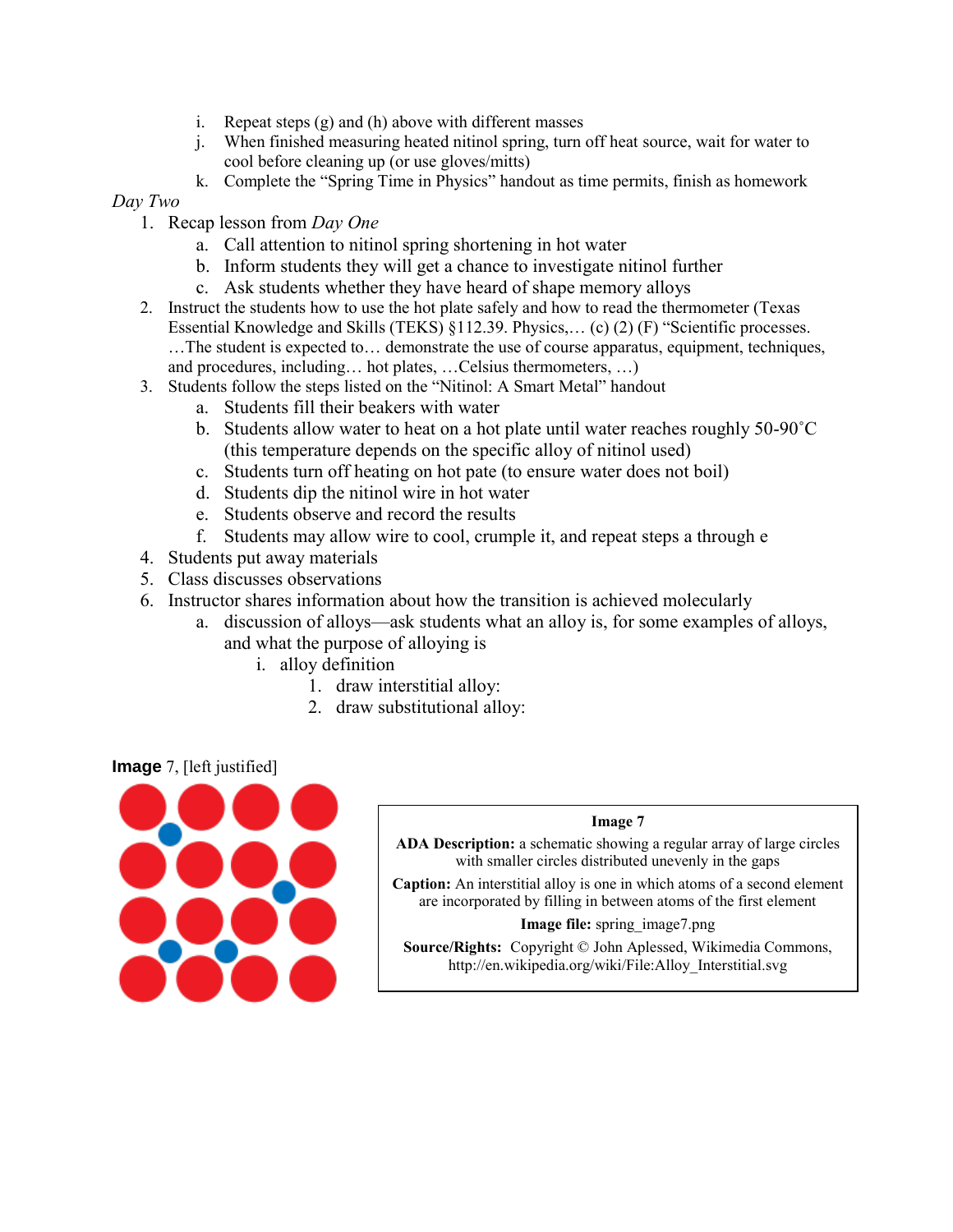## **Image** 8, [right justified]

#### **Image 8**

**ADA Description:** a schematic showing a regular array of circles most are colored red, but a few of the circles (seemingly at random) are blue

**Caption:** A substitutional alloy is one in which atoms of a second element are incorporated by replacing atoms of the first element

#### **Image file:** spring\_image8.png

**Source/Rights:** Copyright © John Aplessed, Wikimedia Commons, http://en.wikipedia.org/wiki/File:Alloy\_Substitutional.svg



- ii. familiar alloy examples: steel, bronze, brass, jewelry gold
- iii. purpose: obtain material properties different from those of a material made entirely of any single element
- b. discussion of nitinol, in particular
	- i. Nitinol is a SMA made from careful combination of nickel and titanium.
	- ii. Unlike most alloys, the atoms in SMAs are able to move reversibly from one crystal state to another. (Wikipedia "A reversible transformation does not involve this diffusion of atoms, instead all the atoms shift at the same time to form a new structure, much in the way a parallelogram can be made out of a square by pushing on two opposing sides")
	- iii. atoms in nitinol transition from austenitic to martensitic structures
		- 1. austenite: simple cubic unit cell
		- 2. martensite: parallelepiped unit cell
- 7. Instructor models of transition
	- a. draws atoms in lattice





a, b, & c are not equal,  $\gamma$  about 96 $\circ$ 

Austenite



CsCl Structure  $a = b = c$  $\alpha = \beta = \gamma = 90^{\circ}$ 

#### **Image 9**

**ADA Description:** Simplistic lattice models of martensite (left side of image) and austenite (right side of image). In martensite, nickel and titanium atoms are arranged at the corners of a parallelepiped. In austenite, titanium atoms are arranged at the corners of perfect cubes, while nickel atoms are in the center of the cubes. **Caption:** Schematic representations of the martensite and austenite lattices **Image file:** spring\_image4.gif

**Source/Rights:** Copyright © 2008 the Board of Regents of the University of Wisconsin System. [http://mrsec.wisc.edu/Edetc/background/](http://mrsec.wisc.edu/Edetc/background/memmetal/index.html) [memmetal/index.html](http://mrsec.wisc.edu/Edetc/background/memmetal/index.html)

Copyright permission not yet obtained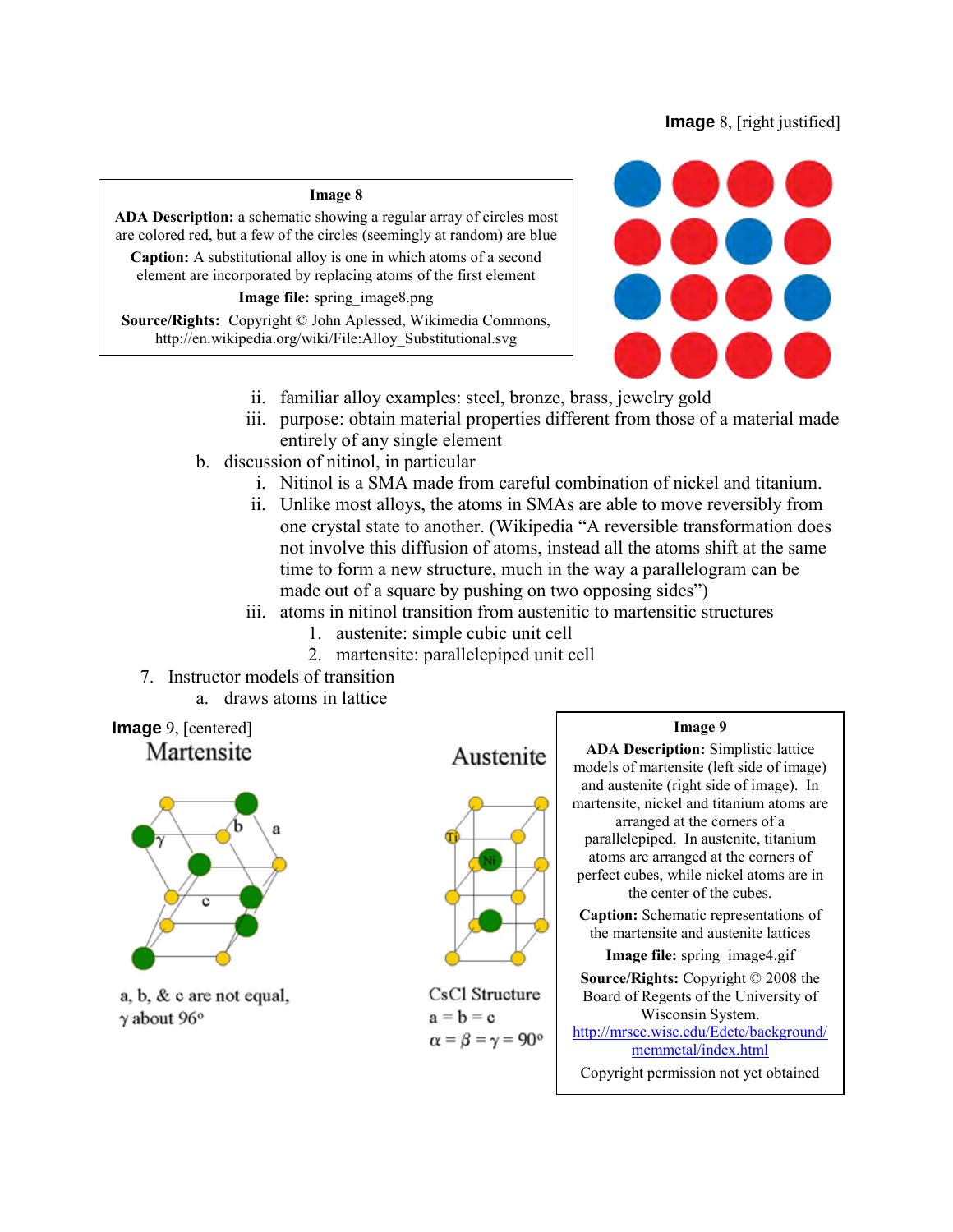

#### **Image 10**

**ADA Description:** Simplistic lattice models of martensite (left side of image) and austenite (right side of image). In martensite, nickel and titanium atoms are arranged at the corners of a parallelepiped. In austenite, titanium atoms are arranged at the corners of perfect

cubes, while nickel atoms are in the center of the cubes.

**Caption:** Schematic representations of the martensite and austenite lattices with atomic spacings given

**Image file:** spring\_image10.jpg

**Source/Rights:** Copyright © Tom Duerig, Wikimedia Commons, http://en.wikipedia.org/wiki/File:Nitinol\_Austenite\_and \_martensite.jpg al.svg

b. shows (or passes around the room) a ball-and-stick molecular model, if available

- 8. Ask students for their opinions on how SMAs could be used in everyday life
- 9. Give examples of uses of SMAs in everyday life
	- a. aircraft
	- b. stents
	- *c.* orthodontics—braces
- 10. Call students attention to the fact that the interesting features of SMAs are due to changes at the atomic length-scale
- 11. Define nanotechnology
- 12. A very nice overview of related shape-changing material applications (~13 minutes) produced by NOVA has been posted on YouTube at <http://www.youtube.com/watch?v=i6n8cpLKzHE&feature=relmfu> There are a total of five related movies on "smart materials are available.

## **Attachments**

"Nitinol: A Smart Metal" handout (docx)

"Nitinol: A Smart Metal" handout (pdf)

"Spring Time in Physics" handout (docx)

"Spring Time in Physics" handout (pdf)

### **Safety Issues**

- Use eye protection (goggles or safety glasses) during this activity
- Use caution near the heat source and when handling hot beakers, water, and wires

## **Troubleshooting Tips**

- If the wire "resists" being bent or shaped, it is possible that the wire's temperature is still above or near the transition temperature; try dipping the segment into a beaker of ice water.
- If the wire "resists" returning to its "trained" shape, it is possible that the wire's temperature is not high enough; try increasing the water temperature or carefully passing the wire through a flame.
- If the ring stand tips during "Spring Time in Physics" activity, try adding more weight (like textbooks) to the base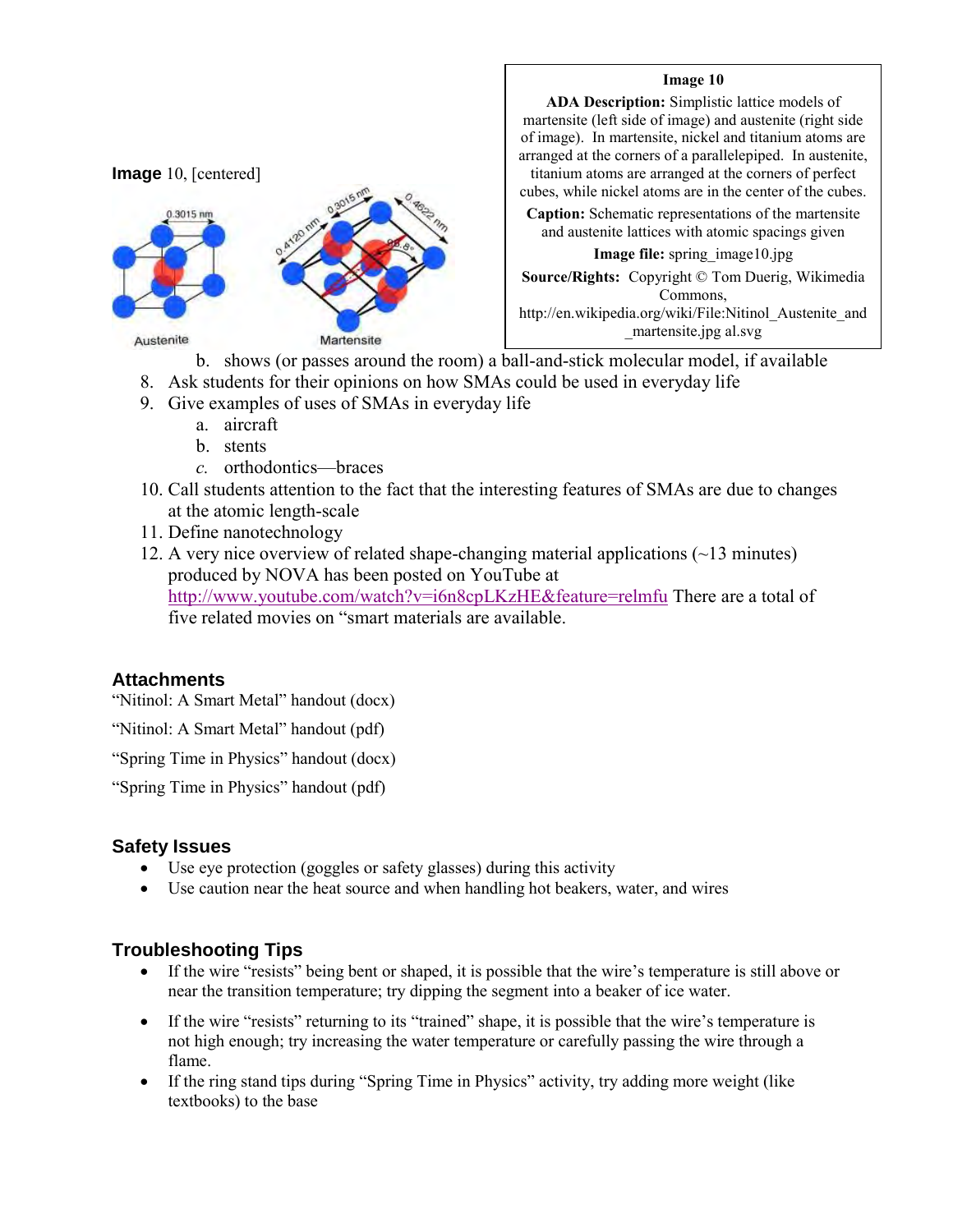## **Investigating Questions**

## **Assessment**

## **Pre-Activity Assessment**

*Baseline* 

- Ask students is they have ever heard of SMAs
- Ask students whether it is possible to teach a metal to do something

## **Activity Embedded Assessment**

*Observe and Describe* 

- Students verify Hooke's Law
- Students record observation that spring constant of nitinol can be changed by heating
- Students record observations of deformation and restoration of the shape of nitinol wires

## **Post-Activity Assessment**

*Spring Homework Assignment (included on "Spring Time in Physics" handout)* 

- Describe how the nitinol spring behaved before and after being heated
- Did Hooke's Law hold for all of the springs tested? Include evidentiary support.

## *SMA Homework Assignment (included on "Nitinol: A Smart Metal" handout)*

- Write one paragraph describing why the nitinol wire behaves in the manner observed in class
- $\bullet$  Find the name or composition of one (or more) shape memory alloy(s)
- Write two paragraphs describing technology that uses shape memory alloys (students given potential areas to explore: aircraft, dentistry, medicine, optometry, orthopedic surgery, piping, and robotics); include
	- o alloy composition
	- o detailed description of application
	- o advantage of SMA in this application

## **Activity Extensions**

## **Activity Scaling**

For lower grades, the discussion of the SMAs could be kept at a more superficial level by eschewing detailed discussion of the SMA atomic structure.

## **Additional Multimedia Support**

- A very nice overview of related shape-changing material applications  $(\sim 13 \text{ minutes})$ produced by NOVA has been posted on YouTube at <http://www.youtube.com/watch?v=i6n8cpLKzHE&feature=relmfu>
- There are a total of five related clips on the general topic of "smart materials"
	- o PART I—"Gecko Adhesive Fit for Spiderman": <http://www.youtube.com/watch?v=gzm7yD-JuyM&feature=relmfu>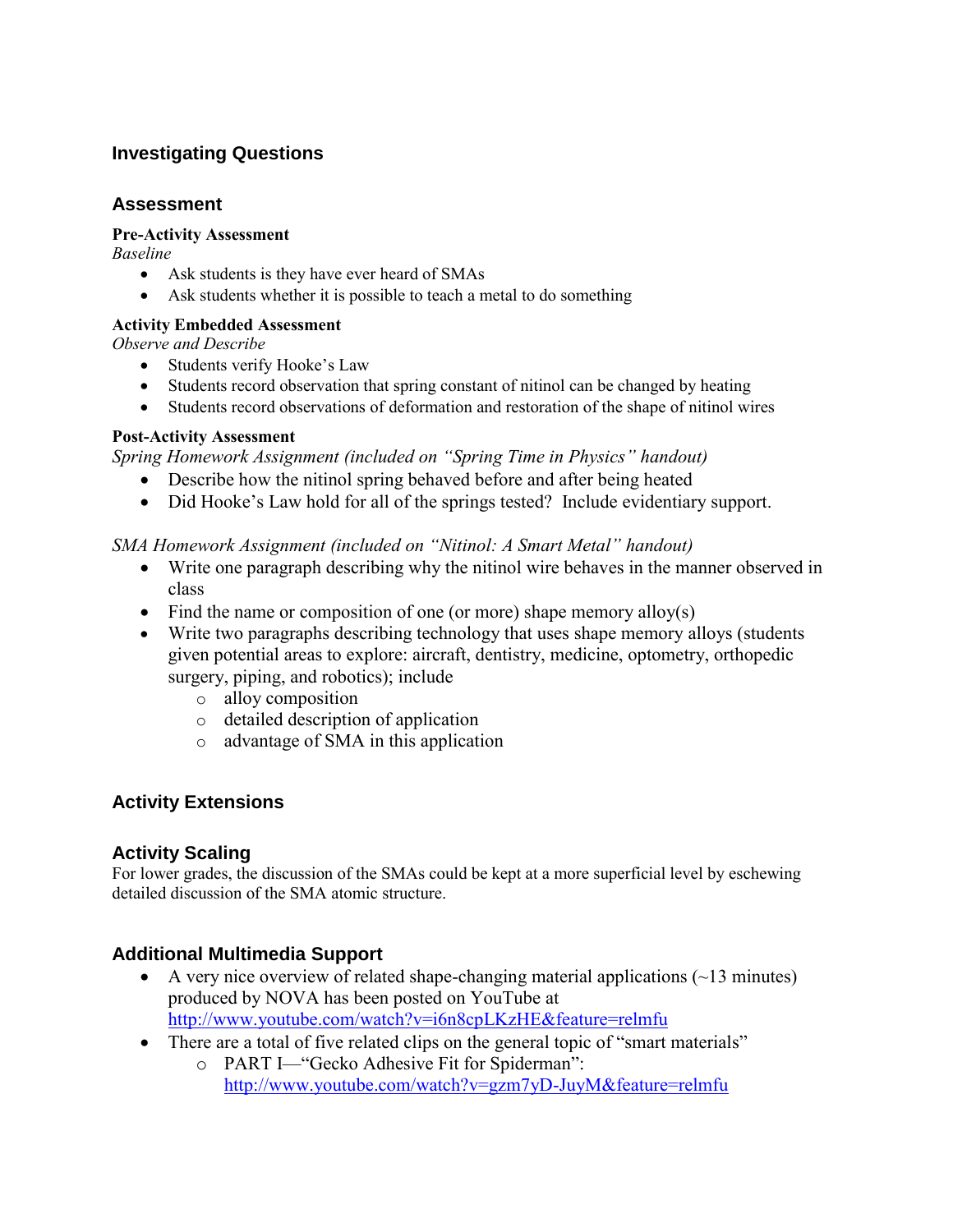- o PART II—"Battle Jacket, Self-Healing Protective Coating": http://www.youtube.com/watch?v=R6qHY1H6piE&feature=relmfu
- o PART III—"Shape Shifting Material, Drug Delivering Nano Particles": <http://www.youtube.com/watch?v=i6n8cpLKzHE&feature=relmfu>
- o PART IV—"Magneto Rheological (MR) Fluid": <http://www.youtube.com/watch?v=SBXQ-6uI8GY&feature=relmfu>
- o PART V—"Invisibility Cloak": <http://www.youtube.com/watch?v=qD37iLWRdD4&feature=relmfu>
- A video of a nitinol stent is available at [http://www.youtube.com/watch?v=D8bx99ZA](http://www.youtube.com/watch?v=D8bx99ZA-eU&feature=related)[eU&feature=related](http://www.youtube.com/watch?v=D8bx99ZA-eU&feature=related) . The first part of the clip talks about problems on balloon inflated stents, but at 1:36 the topic changes to a discussion of the Stentys SMA Stent. Unfortunately the video uses a lot of medical jargon, but the key ideas about the technology can be grasped. Last accessed 15 December 2011.

## **References**

- Alloy. Last modified 1 May 2012. Wikipedia. Accessed 1 May 2012. <http://en.wikipedia.org/wiki/Alloy>
- Exploring the Nano World: Memory Metal. Last modified 2008. Materials Research Science and Engineering Center at the University of Wisconsin, Madison. Accessed 1 May 2012. <http://mrsec.wisc.edu/Edetc/background/memmetal/index.html>
- How Products Are Made—Volume 6: Springs. Accessed 1 May 2012. <http://www.madehow.com/Volume-6/Springs.html>
- Kauffman, George, and Isaac Mayo. "Memory Metal." Chem Matters. Oct. (1993): 4-7.
- Nitinol. Last modified 26 March 2012. Wikipedia. Accessed 1 May 2012. <http://en.wikipedia.org/wiki/Nitinol>
- Reese, Ronald Lane. University Physics. Pacific Grove, CA: Brooks/Cole Publishing Company, 2000.
- Spring (device). Last modified 1 May 2012. Wikipedia. Accessed 1 May 2012. [http://en.wikipedia.org/wiki/Spring\\_\(device\)](http://en.wikipedia.org/wiki/Spring_(device))

## **Other**

## **Redirect URL**

**Contributors**  Holley Love, Roberto Dimaliwat

## **Copyright**

## **Supporting Program**

National Science Foundation AWARD # 0840889—New, GK-12 Program at the University of Houston: Innovations in Nanotechnology and Nanosciences using a Knowledge, Applications, Research, and Technology (KART) Approach—Pradeep Sharma, Ph.D., Principal Investigator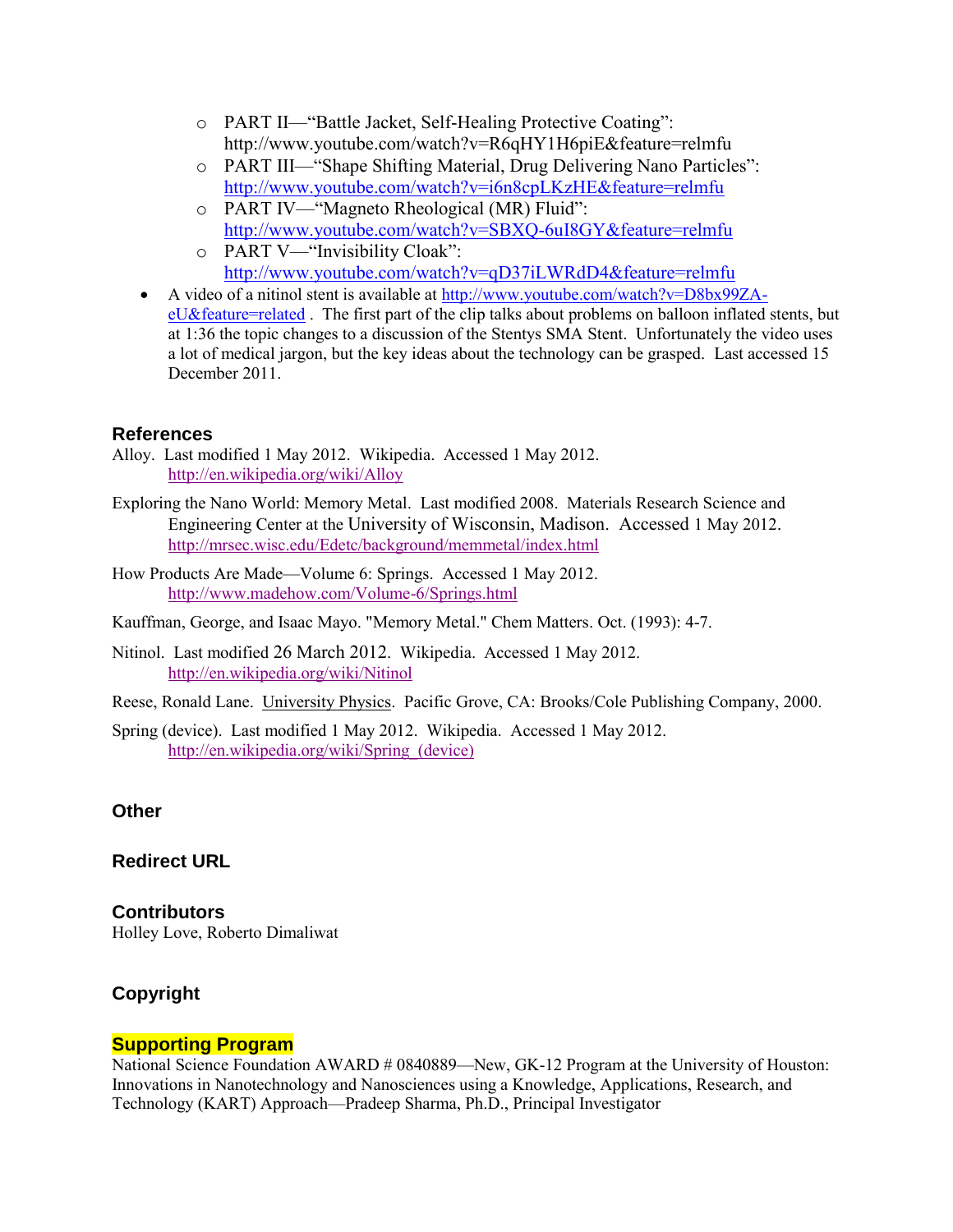## **SPRING TIME IN PHYSICS**

Engineers rely on springs to store energy, produce and damp vibrations, maintain spacing, soften impacts, and cause objects to recoil. This activity will focus on the helical coiled expansion spring, but it is important to remember that springs come in a wide variety of shapes and are used in an even wider array of applications. Indeed, the large assortment of shapes, sizes, and functions speaks clearly to the importance of the spring in daily life. In order to make effective use of springs, one must understand the relationship between force and displacement—Hooke's Force Law, an important law in classical mechanics.

Robert Hooke made three important observations for a mass-spring system

- i. **the force needed to move the mass** *m* **is directly proportional to the displacement** *x* **from equilibrium**—when plotted this gives a straight line
- ii. because there is no force at the equilibrium position, the line passes through the origin (x=0 at equilibrium); the spring (as long as it is not over stretched) follows the same line as the applied force is increased and decreased (there is no hysteresis)
- **iii. the force on the mass to hold it at a given location is independent of the mass—it depends only on the particular spring being used**

With these, **Hooke's Force Law is written F<sub>spring</sub>= -kx** . This lab will be used to check whether this simple relationship holds and to find the value of the spring constant for a set of springs.

Each group of two (or three) needs:

- Ring stand
- Two clamps for ring stand
- Set of metric hanging masses
- Metric ruler
- Three regular expansion springs with different spring constant values
- Nitinol expansion spring
- **•** Large beaker
- Water (get water as instructed later in the instructions)
- Small S hook
- Thermometer
- Heat source—do NOT turn on the heat source until indicated in the instructions
- Tweezers

#### **INSTRUCTIONS**

- 1. Hang the "S" hook from the clamp on the ring stand
- 2. Hang one spring from the hook, measure expansion after adding masses, and record data in the table
	- a. measure extension for five different masses
	- b. expansion only has to be large enough to be measured
	- c. be careful and not overload the springs
	- d. be sure to measure elongation consistently—use the same reference location after each addition of mass (using the top of the spring works well)
- 3. Repeat Step 2 until each spring has been extended with five different masses
- 4. Once all four springs have been extended, again hang the nitinol spring from the "S" hook, this time dangling spring over beaker resting on heat source, making sure there is sufficient space between the bottom of the spring and beaker to allow for masses and spring expansion
- 5. Fill beaker with water to completely cover spring
- 6. Attach thermometer to ring stand, turn on heat, and monitor the water temperature
- 7. When water has exceeded the transition temperature by  $\sim 10^{\circ}$ C, measure the new spring length
- 8. Using tweezers remove spring, attach masses, and replace spring on the hook
- 9. Wait about two minutes and measure the elongation
- 10. Repeat steps (9) and (10) above with a total of five different masses
- 11. When finished measuring heated nitinol spring, turn off heat source, wait for water to cool before cleaning up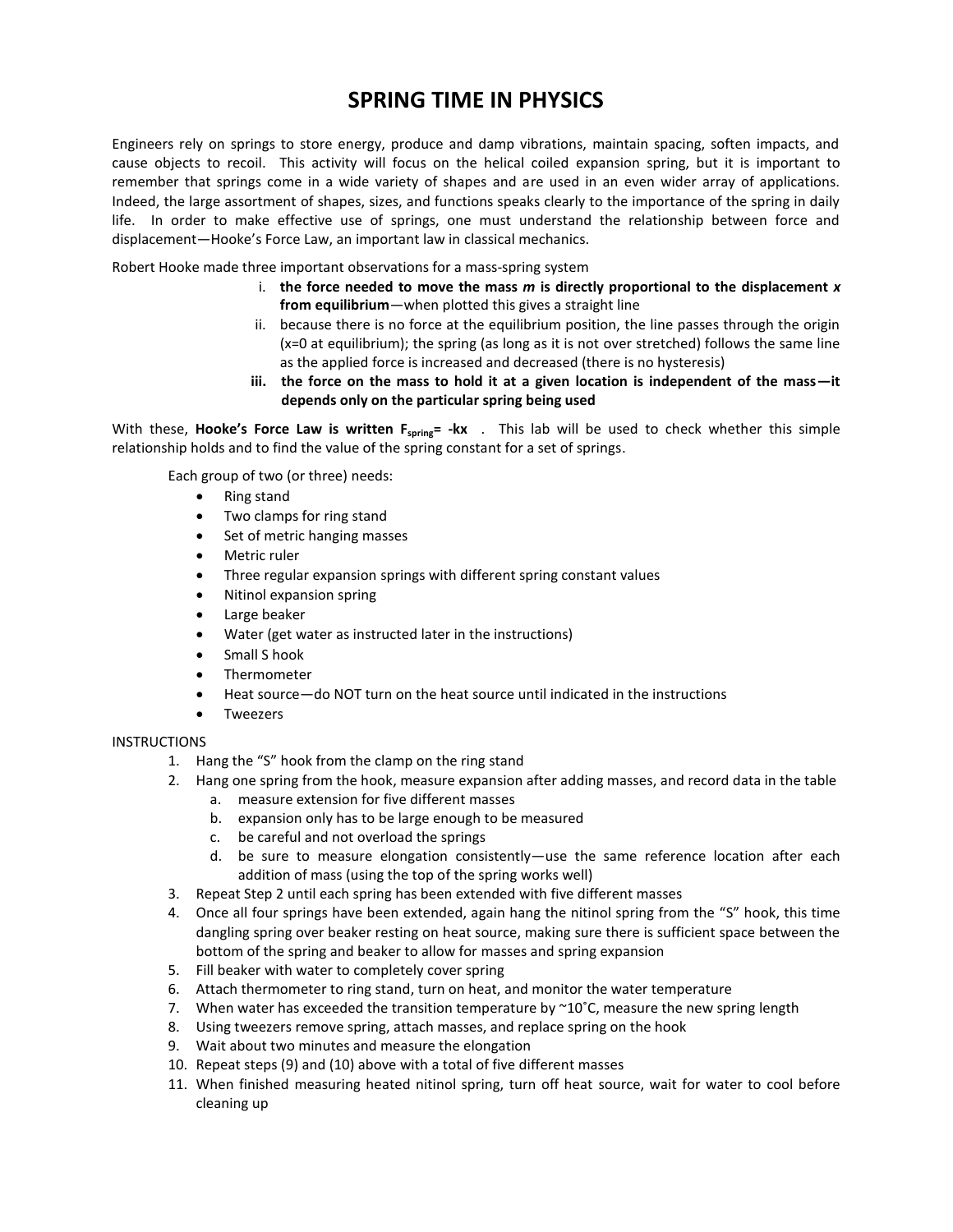#### Fill in the chart:

#### *Displacement* is the difference between total length and equilibrium length Force is calculated by multiplying the mass by the gravitational acceleration  $g$  (g=9.81 m/s<sup>2</sup>)

| Spring #       | Total length (cm) | Total length (m) | Displacement (m) | mass (kg) | force (N) |
|----------------|-------------------|------------------|------------------|-----------|-----------|
| $\mathbf 1$    |                   |                  |                  |           |           |
| $\mathbf 1$    |                   |                  |                  |           |           |
| $\mathbf 1$    |                   |                  |                  |           |           |
| $\mathbf 1$    |                   |                  |                  |           |           |
| $\mathbf 1$    |                   |                  |                  |           |           |
| $\mathbf 2$    |                   |                  |                  |           |           |
| $\overline{2}$ |                   |                  |                  |           |           |
| $\mathbf 2$    |                   |                  |                  |           |           |
| $\mathbf 2$    |                   |                  |                  |           |           |
| $\sqrt{2}$     |                   |                  |                  |           |           |
| 3              |                   |                  |                  |           |           |
| 3              |                   |                  |                  |           |           |
| 3              |                   |                  |                  |           |           |
| 3              |                   |                  |                  |           |           |
| 3              |                   |                  |                  |           |           |
| Nitinol cold   |                   |                  |                  |           |           |
| Nitinol cold   |                   |                  |                  |           |           |
| Nitinol cold   |                   |                  |                  |           |           |
| Nitinol cold   |                   |                  |                  |           |           |
| Nitinol cold   |                   |                  |                  |           |           |
| Nitinol hot    |                   |                  |                  |           |           |
| Nitinol hot    |                   |                  |                  |           |           |
| Nitinol hot    |                   |                  |                  |           |           |
| Nitinol hot    |                   |                  |                  |           |           |
| Nitinol hot    |                   |                  |                  |           |           |

#### Plot force versus displacement and obtain best fit lines



Using the best fit lines, what is the value of the spring constant for each spring? How do these values compare to those provided by the manufacturer (i.e., compute percent error)?

Describe how the nitinol spring behaved before and after being heated. Did Hooke's Law hold for all of the springs tested? Include evidentiary support.